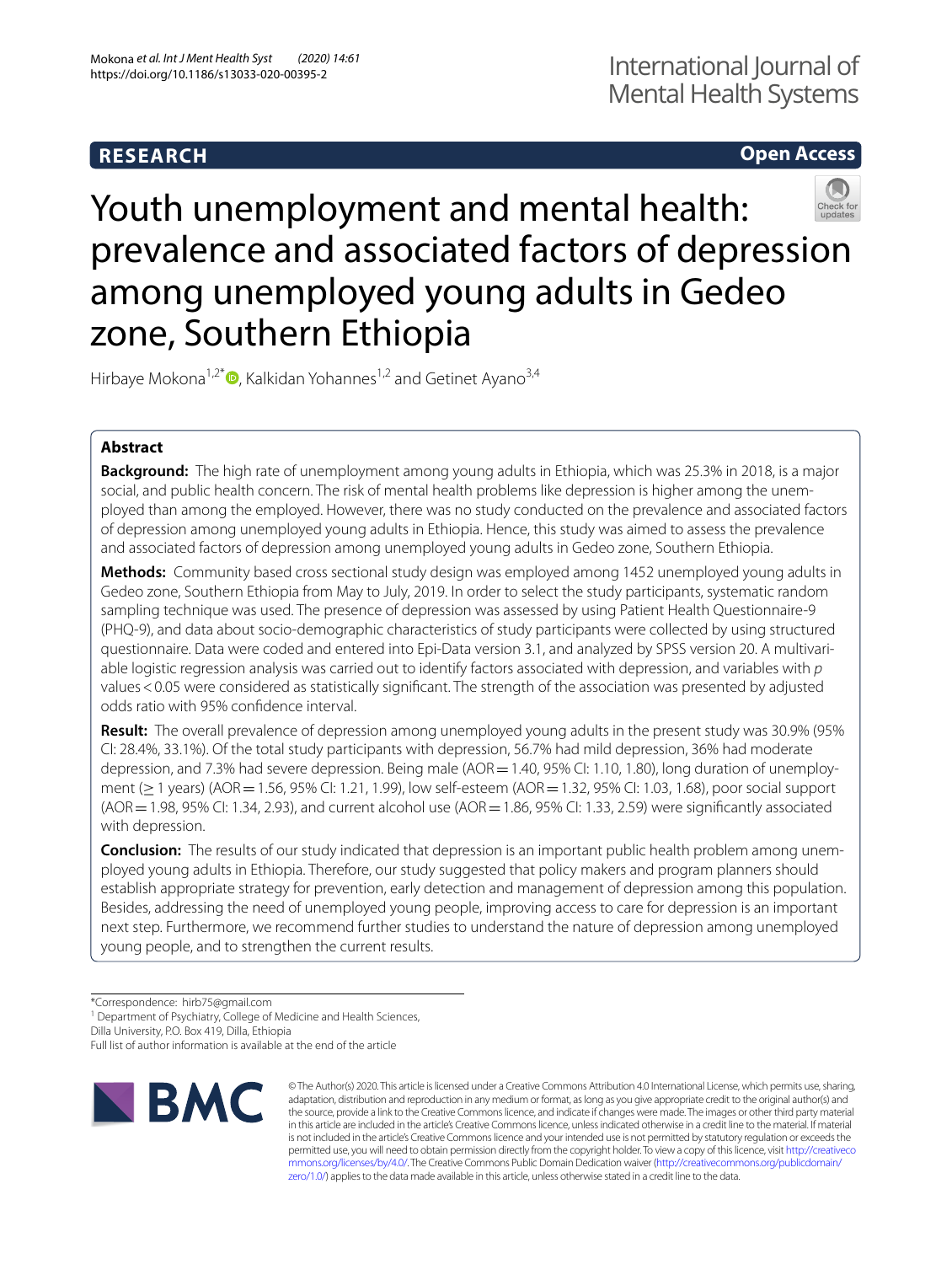**Keywords:** Depression, Unemployment, Young adults, Prevalence, Associated factors, Ethiopia

#### **Background**

The life period of young adulthood (emerging adulthood) is not only the period of transition from adolescence to adulthood, but also the period of transition from education to employment, which is characterized by high instability [[1\]](#page-8-0) and several major life changes such as leaving the parental home, starting a partner relationship, and fnding a stable employment [[2,](#page-8-1) [3](#page-8-2)].

Depressive disorders, as the most common mental problems  $[4]$  $[4]$  and leading cause of disability  $[5]$  $[5]$ , are related to reduced quality of life and increased risk for physical health problems [\[6\]](#page-9-2). In 2015, the Global Burden of Diseases study (GBD) estimated that seven of the top 25 causes of Years Lived with Disability (YLD) globally were mental disorders, with major depressive disorder ranked second [[7](#page-9-3)]. Depression among young adults, the period of transition from adolescence to adulthood [[8\]](#page-9-4), infuences long-term consequences through recurrent depressive episodes [[9\]](#page-9-5) and worse socioeconomic outcomes  $[10]$  $[10]$  even though it has substantial consequences throughout the lifespan.

According to International Labour Organization (ILO), unemployment is measured using the following 3 criteria; without work, available for work, and seeking work [[11\]](#page-9-7). However, this defnition varies in the context of developed and developing countries. In the developed countries where the labour market is largely organized and labour absorption is adequate, unemployment is measured based on the standard defnition of the seeking work criteria that is having taken active steps to search for work during specifed reference period (i.e. during last 1 week).

On the other hand, in developing countries like Ethiopia, where there is no strong labour market information, labour absorption is inadequate and where the labour force is predominantly self-employed, the standard defnition with its emphasis on seeking work criteria is somewhat restrictive and might not fully capture the prevailing employment situation. The relaxed defnition which measures unemployment in relation to" without work" and "availability for work" criterion is found to be more plausible in most developing countries.

Employment is a source of fnancial security, provides people the opportunity to fulfll a social and family role, which is a key prerequisite for both physical and mental health [[12\]](#page-9-8). However, unemployment is a major social problem that determines loss of income, increases the risk of poverty and afect overall health [[13](#page-9-9), [14\]](#page-9-10). In addition, unemployment is regarded as a change in social position, particularly a change in family role, and is usually perceived as a very stressful life event [\[15–](#page-9-11)[17\]](#page-9-12).

The number of unemployed people, in both developed and developing countries, is currently increasing than ever before. Globally, according to International Labour Organization (ILO) report, the number of unemployed people was 192.7 million in 2017, 192.3 million in 2018 and 193.6 million in 2019  $[18]$  $[18]$ . In Africa, based on this report, the number of unemployed people was 37.8 million in 2017, 37.9 million in 2018 and 40.1 million in 2019 [[18\]](#page-9-13).

In Ethiopia, according to Ethiopian Central Statistical Agency (CSA), the rate of unemployed people was 16.9% in 2016 and 19.1% in 2018  $[19]$  $[19]$ . The rate of unemployment among young people in Ethiopia was 22% in 2016 and 25.3% in 2018 [\[19](#page-9-14)], and these indicated that young people are more afected by unemployment than adults.

Unemployment related elements such as economic or fnancial distress frequently cause feelings of failure which in turn leads to depression. And also the family and societal pressures associated with job seeking activities and higher expectations from college or university graduates to be employed act as potential mediators of depression among unemployed young adults.

The estimated prevalence of depression among unemployed young adults varies across the studies due to diferent methods, tools and sample size. A systematic literature review and meta-analysis study found prevalence of depression among unemployed individuals with range from 13 to 14% [\[20\]](#page-9-15).

Based on the cross-sectional study conducted among 426 unemployed people in United State of America by using the Center for Epidemiological Study Depression Scale (CES-D), the reported prevalence of depression was 29% [[21\]](#page-9-16). According to recent cross-sectional study from Greece conducted among 1064 unemployed young adults by using Depression Anxiety Stress Scale (DASS-21), the reported prevalence of depression was 32.2% [[22\]](#page-9-17). Another cross-sectional study conducted in Spain among 244 unemployed young adults by using Zung's self-rating depression scale (SDS) showed the prevalence of depression with its severity: 41.8% slight depression, 42.2% moderate depression and 9.3% severe depression [[23\]](#page-9-18). Similar study done in Korea among 124 unemployed young adults by using Beck Depression Inventory-II (BDI-II) found prevalence of depression 39.5% [[24\]](#page-9-19). Another cross-sectional study done in Bangladesh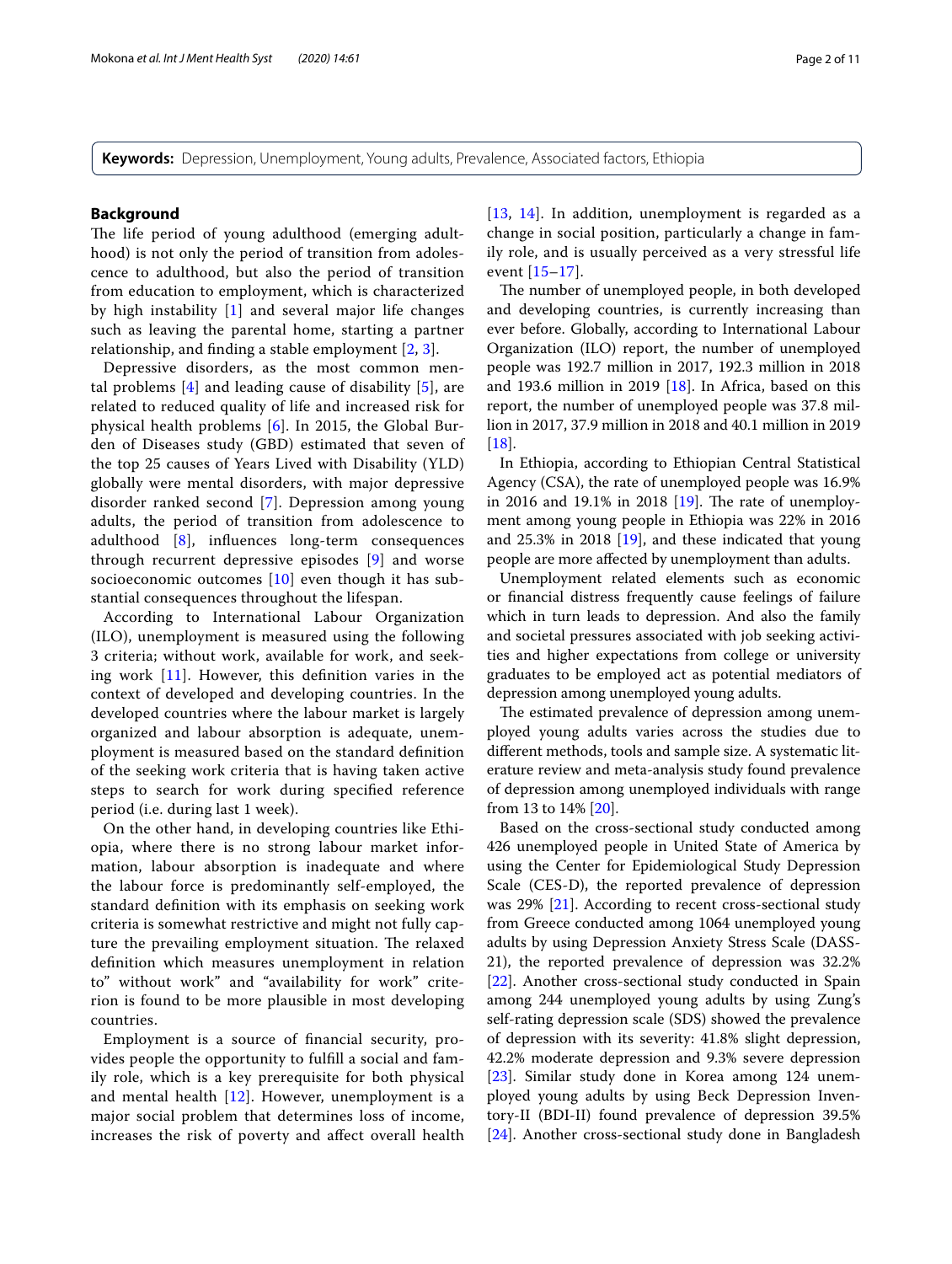among 304 unemployed young adults by using Depression Anxiety Stress Scale (DASS-21) showed prevalence of depression 49.3% [[25\]](#page-9-20).

Several studies have revealed that being male [[26,](#page-9-21) [27](#page-9-22)], long duration of unemployment [\[28](#page-9-23), [29\]](#page-9-24), low self-esteem [[30,](#page-9-25) [31](#page-9-26)], poor social support [\[32](#page-9-27)[–34](#page-9-28)] and substance use [[35,](#page-9-29) [36\]](#page-9-30) were associated with depression among unemployed young people.

Unemployment among young people has been described as having serious consequences for future lives of young adults and for society at large. Previous studies have suggested that unemployed young people are more likely to have poor physical health [\[37](#page-9-31), [38](#page-9-32)], engage more frequently in criminal behaviors [\[39](#page-9-33)], increased risk of smoking [[40](#page-9-34)], increased risk of alcohol consumption and substance abuse [[39,](#page-9-33) [41](#page-9-35)]. Moreover, unemployment among young people has been associated with higher mortality rates due to suicide [[39](#page-9-33), [42\]](#page-9-36) and alcohol-related mortality [[43\]](#page-9-37). Furthermore, unemployment among young adults may increases the risk of psychological crises such as low self esteem, depression, and loss of confdence [\[44](#page-9-38)].

Despite World Health Organization (WHO) in 2013 considered unemployed young adults as newly emerged vulnerable groups for mental disorders [[45](#page-9-39)], still there is lack of attention to assess the magnitude of mental health problems among this vulnerable population in African countries, particularly in Ethiopia. To the best of our knowledge no study had been conducted to assess prevalence and associated factors of depression among unemployed young adults in Ethiopia as well as in the study area. Therefore, the present study assessed prevalence and associated factors of depression among unemployed young adults in Gedeo zone, Southern Ethiopia. The findings of this study help health programmers and policy makers at large to design preventive strategies and intervention programs of mental health problems for unemployed young people.

## **Method**

## **Study design and period**

Community based cross sectional study was employed to assess prevalence and associated factors of depression among unemployed young adults in Gedeo zone, Southern Ethiopia from May to July, 2019.

## **Study area**

The study was conducted in the Gedeo zone, Southern Nations, Nationalities and Peoples Region (SNNPR) of Ethiopia. It is located about 375 km south of the capital city, Addis Ababa. The total population of the zone is 1,129,051 persons (565,145 men; 563,906 women) living in 6 districts and 2 town administrations. According to the report from zonal office of women, children, and youth, the unemployment rate among young adults in 2019 was 24.9% (34,724 persons) [\[46](#page-9-40)].

## **Study populations**

All unemployed young adults aged 18–30 years old who were graduated from college or university and living in the study area (in the selected districts and town administration of the zone) for at least 6 months prior to the study were study population. Unemployed young adults who were severely ill and unable to communicate during study period were excluded. In addition, young adults who did not fnish schools, or dropped out of college/university were excluded from the study because it is unlikely to be available for work (i.e. being ready for a paid employment) without having educational certifcate (i.e. diploma or degree certifcate).

#### **Sample size determination and sampling procedures**

In this study, we have tried to calculate sample size for both specifc objective 1 (i.e. prevalence of depression) and specifc objective 2 (i.e. associated factors of depression), and took the largest sample size. Sample size for specifc objective 1 of our study (i.e. prevalence of depression) was calculated by using single proportion formula taking assumptions of: 95% confdence interval, 5% margin of error, and the prevalence of depression among unemployed young adults in Ethiopia is considered to be 50% because per our search we did not fnd published and even unpublished studies in our country, Ethiopia. Then, we added 10% of non-response rate to the sample size, giving the fnal sample size of 423. Sample size for specifc objective 2 of our study (i.e. associated factors of depression) was calculated using EPI-Info version 7 statistical software (Epi-info/StatCalc) by taking the following assumptions: 80% power, 95% confdence interval, 9.6% prevalence of depression among unemployed males, 15% prevalence of depression among unemployed females and a ratio of 1.66:1 of non-exposed (male gender) to exposed (female gender) which was taken from previous study [[47\]](#page-9-41). We added 10% of non-response rate to the sample size, giving the fnal sample size of 1452. Therefore, we took the larger sample size for this study (i.e. 1452).

Out of the 6 districts and 2 town administrations of Gedeo zone, 2 districts (Bule district and Gedeb district) and 2 town administrations (Dilla town and Yirgachefe town) were randomly selected. Then from each selected town administration and town of selected district 3 kebeles (the smallest administrative unit in Ethiopia) were randomly selected again. The lists of unemployed young adults were obtained from Office of Job opportunity creation and food security of each selected district and town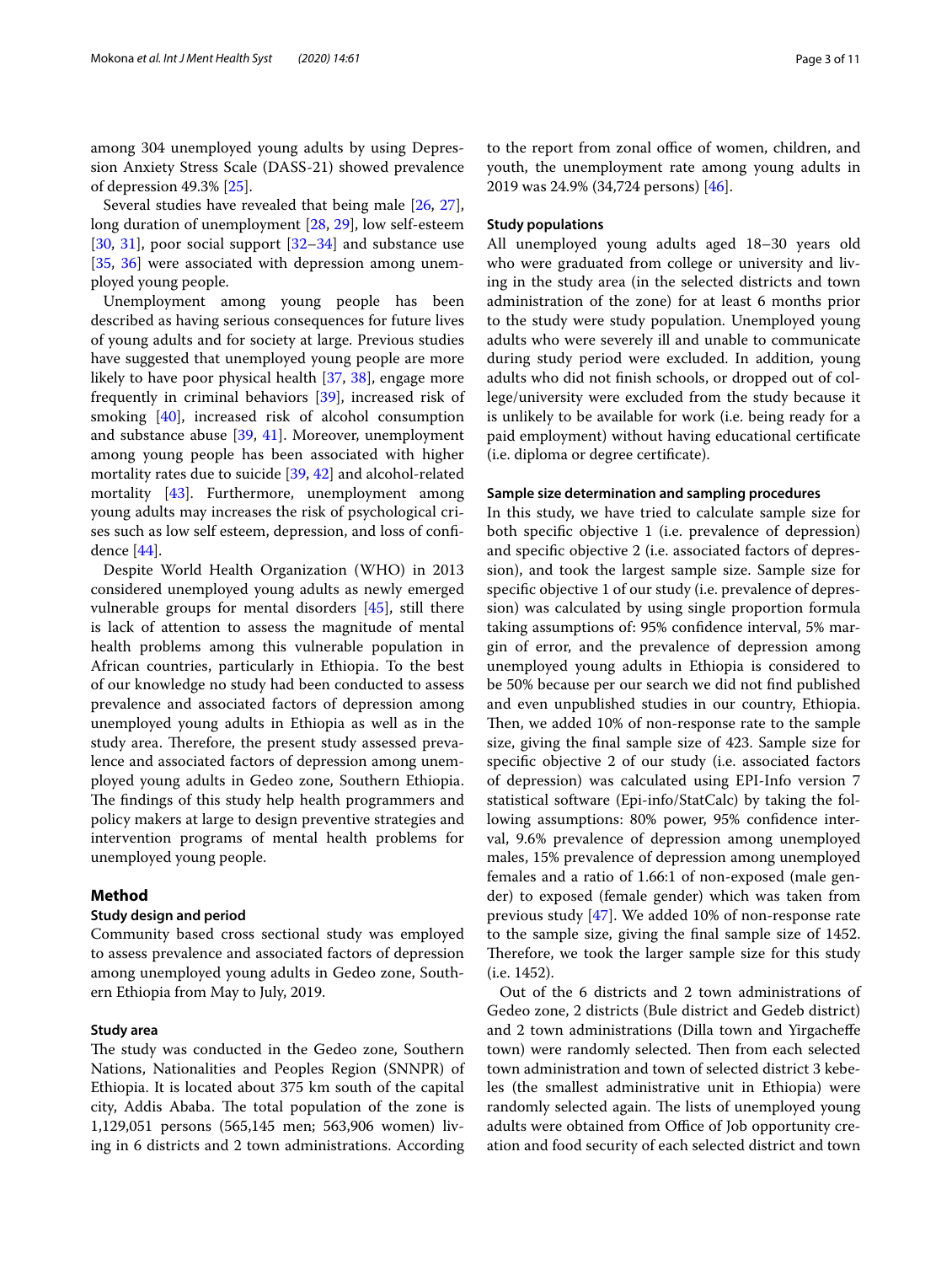administration. According to updated registration from the zonal office of Job opportunity creation and food security, the number of unemployed young adults in the Dilla town administration, Yirgachefe town administration, Gedeb district, and Bule district were 5483, 3008, 4543, and 4103 respectively. To fx a sampling frame, we conducted census of households with unemployed young adults prior to actual data collection for 1 week by 8 data collectors and numbering of households was done in the selected kebeles. Next, population proportion allocation was done to identify representative study participants from each district and town administration based on the number of the unemployed young adults they have. Then, systematic sampling technique with an interval  $(K)$ was used to select study participants. Then after, the first study participant was randomly selected. Finally, every 3 households was interviewed for Dilla town, every four household was interviewed for Gedeb district, every 4 household was interviewed for Bule district and every 6 household was interviewed for Yirgacheffe town. In situations where households had 2 or more eligible study participants, only 1 was randomly selected.

## **Data collection tools**

A self-constructed structured questionnaire was used to collect data about socio-demographic characteristics of the study participants such as age, sex, marital status, ethnicity, religion, educational level and duration of unemployment.

#### *Patient health questionnaire‑9 (PHQ‑9)*

Patient health questionnaire-9 (PHQ-9) based on the DSM-IV criteria was used to assess the presence of depression symptoms with recall period of 2 weeks [\[48](#page-9-42)]. The PHQ-9 is a multipurpose instrument for screening, diagnosing, monitoring and measuring the severity of depression. The scale consists of 9-items representing symptoms of depression and each symptom will be rated on a 4-point scale indicating the occurrence and the severity of symptoms: 0 (not at all), 1 (several days), 2 (more than half the days) and 3 (nearly every day). The PHQ-9 items are added up together to give scores ranging from zero to 27. A score of 10 and above indicate presence of depression. A score of 10–14 indicates 'mild depression', 15–19 indicates 'moderate depression, and 20–27 indicates 'severe depression. The PHQ-9 items showed good internal consistency with Cronbach alpha of 0.799 in the present study.

## *Alcohol, Smoking and Substance Involvement Screening Test (ASSIST)*

The presence of substance use was measured by using WHO Alcohol, Smoking and Substance Involvement Screening Test (ASSIST) tool, an 8 item questionnaire developed to assess substance use  $[49]$  $[49]$  $[49]$ . The purpose of ASSIST is to detect psychoactive substance use and related problems among primary care patients. It provides information about: the substances people have ever used in their lifetime; the substances they have used in the past 3 months; problems related to substance use; risk of current or future harm; level of dependence; and injecting use. Lifetime substance use is defned as consuming any substances at least once in lifetime and current substance use is defned as use of at least 1 of specifed substances for non-medical purpose in the last 3 months [\[49](#page-9-43)]. The ASSIST was developed for the World Health Organization (WHO) by an international group of researchers and clinicians as a technical tool to assist with early identifcation of substance use related health risks and substance use disorders in primary health care, general medical care and other settings [[49](#page-9-43)]. Each question on the ASSIST has a set of responses to choose from, and each response has a numerical score. The Specific Substance Involvement score is calculated by adding together the responses to Questions 2–7 for each of the following locally available substances: tobacco, alcohol, khat (amphetamine type stimulants), and cannabis (marihuana, hashish, ganja). The ASSIST specific substance involvement scores of≥10 for alcohol and≥4 for any substance are an indication of problematic substance use. The ASSIST items showed high internal consistency with Cronbach alpha of 0.946 in the current study.

## *Rosenberg Self‑esteem Scale (RSES)*

The self-esteem was measured with Rosenberg Self-esteem Scale (RSES) [\[50](#page-9-44)]. The RSES determines individual self-worth by measuring both positive and negative feelings about the self. The scale is a 10-item self-report scale designed to measure global self-esteem, the individual's positive and negative attitude toward the self as a totality. Responses are provided on a 4-point Likert scale ranging from "Strongly Agree" with 3 marks, "Agree" with 2 marks, "Disagree" with 1 mark and "Strongly Disagree" with 0 marks. Items 3, 5, 8, 9 and 10 are reverse scored in which a "Strongly Agree" response attracts 0 mark, "Agree" with 1 mark, "Disagree" with 2 marks and "Strongly Disagree" with 3 marks. The RSES items are added up together to give scores ranging from 0 to 30. A score greater than 15 suggest high self-esteem and scores less than 15 suggest low self-esteem  $[50]$ . The Cronbach alpha of RSES in the present study was 0.604.

#### *Oslo Social Support Scale‑3 (OSS‑3)*

Social support was measured by using 3 items Oslo Social Support Scale (OSS-3) [[51\]](#page-10-0). The OSS-3 provides a brief measure of social support and functioning, and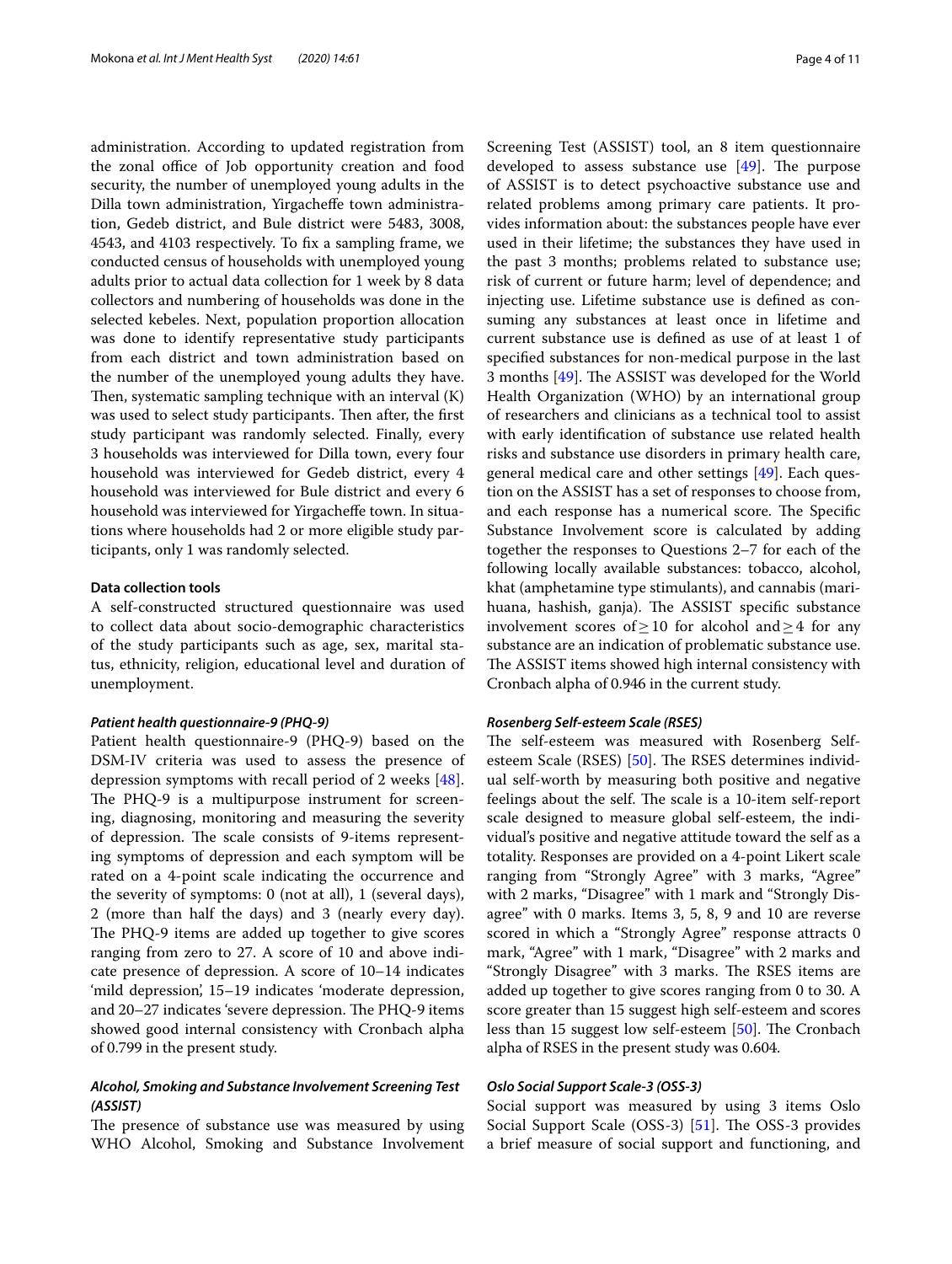it is considered to be one of the best predictors of mental health. It covers diferent felds of social support by measuring the number of people the respondent feels close to, the interest and concern shown by others, and the ease of obtaining practical help from others. In order to score OSS-3, total scores are calculated by adding up the raw scores for each item. The sum of the raw scores has a range from  $3-14$ . The scores of  $3-8$ " indicate poor social support, "9–11″ indicate moderate social support, and " $12-14$ " indicate strong social support. The Cronbach alpha of OSS-3 in the present study was 0.64.

#### **Data collection procedures**

The questionnaire was first prepared in English; translated to Amharic (local working language) by language experts; and again translated back to English by another person to ensure consistency and accuracy. Next, the data collectors and supervisors were recruited based on previous experience on data collection and supervision. Then, training was given for 3 consecutive days for data collectors and supervisors by the researchers on how to interview, handle ethical issues, supervise and maintain confidentiality and privacy of study subjects. Then after, the data collection instrument was pre-tested on 5% of the actual sample size in similar setting, and amendments were made accordingly. After that, data collection was performed by 8 trained BSc Psychiatry nurses in face-to-face technique (interviewer administered) at the home of study participants, minimizing the risk of misunderstanding questionnaires that may occur in selfadministered technique. Data collection was supervised by four MSc Mental health professionals and the principal investigator. Finally, after checked completeness of the required type of data by principal investigator and supervisors, the completed data was coded.

## **Data analysis**

The supervisors and principal investigator checked the data for completeness, coded and entered into Epi-Data version 3.1 and exported to statistical package for social sciences (SPSS) version 20 for analysis. Means, frequencies, and percentages were used to summarize data and fgures, tables and text to present data. Besides, Bivariate analysis was done to describe the associations of each independent variable with depression among unemployed young adults. Variables which had p-value less than 0.2 were considered for the multivariable logistic regression to control the efects of confounding variables. The Hosmer–Lemeshow goodness of fit test was checked for the model. Finally, Variables which had P-values less than 0.05 on multivariable logistic regression were considered as statistically signifcant and were identifed on the basis of odds ratio (OR) with 95% confdence intervals (CI).

## **Results**

## **Socio‑demographic characteristics of unemployed young adults**

Of 1452 proposed study participants, a total number of 1419 unemployed young adults were included in the present study with the response rate of 97.7% which means 33 (2.3%) refused to participate. The mean age of the study participants was 23.7 (SD $\pm$ 3.35) years, and 59% of the participants were in the age range of 18–24 years. Among unemployed young adults participated in the current study, 57.8% were males and 42.2% were females. Of the 1419 respondents, 69.8% were single; 75.1% were Gedeo in ethnicity; and 42.8% were Christian Orthodox in religion. On the other hand, 674 (47.5%) of participants had diploma educational level; and 48.5% of participants reported poor social support. Regarding duration of unemployment, 67% of study participants had duration of unemployment less than 1 year and followed by those who had  $\geq 1$  year duration of unemployment, 33%. Of the total study subjects participated, 55.5% reported high self-esteem, while 44.5% reported low self-esteem, (Table [1\)](#page-5-0).

## **Prevalence of depression among unemployed young adults**

As indicated on the Fig. [1,](#page-5-1) the overall prevalence of depression among unemployed young adults in the present study was 30.9 (95% CI: 28.4, 33.1%). Of the total unemployed young adults with depression, 56.7% had mild depression, 36% had moderate depression, and 7.3% had severe depression (Fig. [2\)](#page-5-2).

#### **Substance use among unemployed young adults**

Both lifetime and current substance use was measured in our study by using ASSIST WHO tool. The overall prevalence of lifetime substance in our study was 44.7%. Of the total lifetime substance users; 34.5% were alcohol users, 30.9% were khat users (Khat-Amphetamine type stimulant), 18.2% were cigarette smokers, and 6.5% were illicit drug users (e.g. marijuana, cannabis) (Fig. [3\)](#page-5-3).

On the other hand, the overall prevalence of current substance use in the present study was 38.8%. Of the total current substance users, 26.3% were alcohol users, 30.6% were khat users, 20% were cigarette smokers, and 12.3% were illicit drug users (e.g. marijuana, cannabis) (Fig. [4\)](#page-6-0).

## **Factors associated with depression among unemployed young adults**

During the bivariate logistic regression analysis, variables such as age (25–30 years), sex (being male), long duration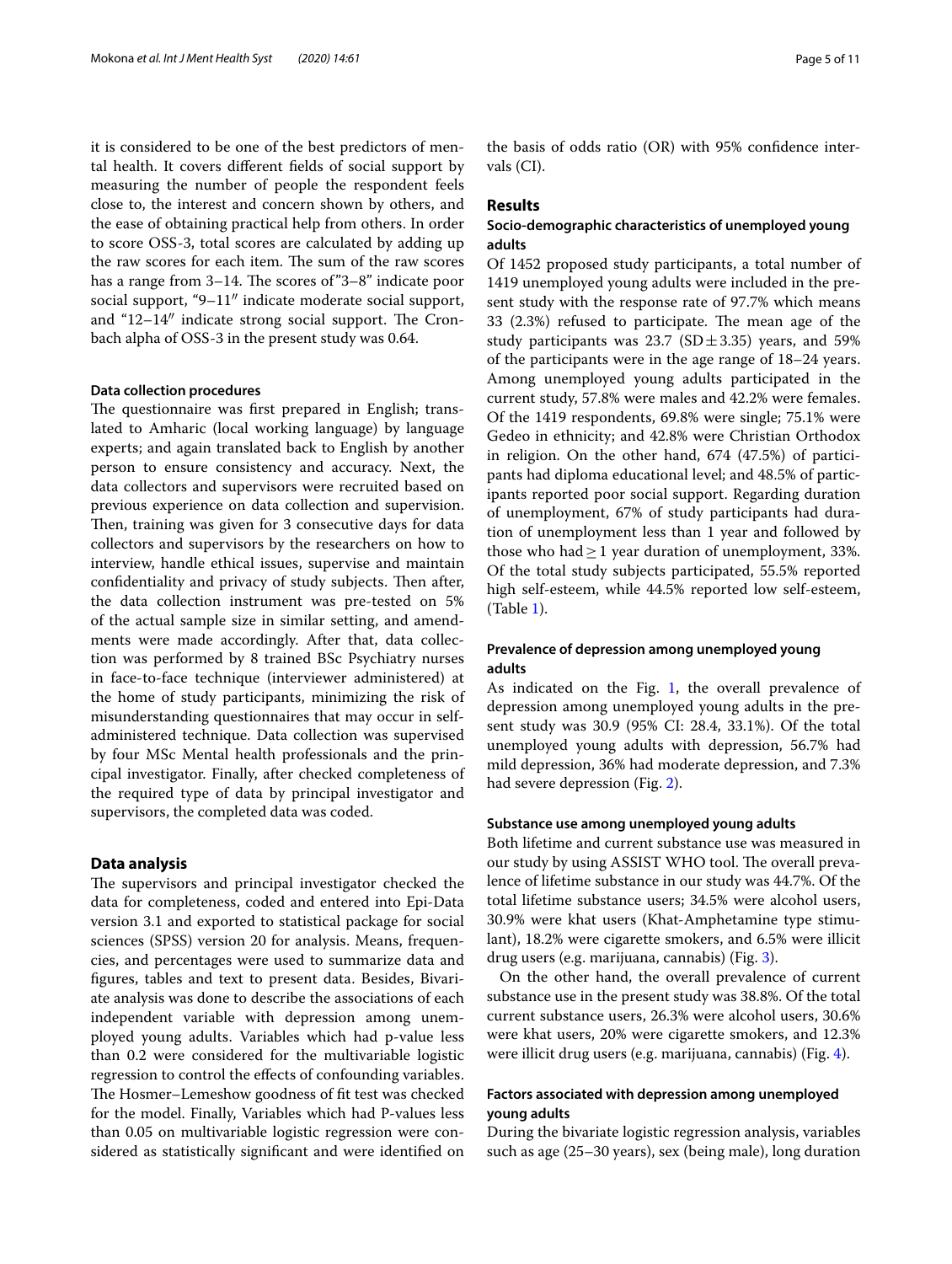## <span id="page-5-0"></span>**Table 1 Socio demographic characteristics of unemployed young adults in Gedeo zone, Southern, Ethiopia, 2019 (N=1419)**

| <b>Variables</b>                             | Frequency | Percentage |
|----------------------------------------------|-----------|------------|
| Age in years(mean = 23.7, SD = $\pm$ 3.35)   |           |            |
| $18 - 24$                                    | 837       | 59%        |
| $25 - 30$                                    | 582       | 41%        |
| Sex                                          |           |            |
| Male                                         | 820       | 57.8%      |
| Female                                       | 599       | 42.2%      |
| Marital status                               |           |            |
| Married                                      | 428       | 30.2%      |
| Single/divorced/separated                    | 991       | 69.8%      |
| Ethnicity of study participant               |           |            |
| Gedeo                                        | 1066      | 75.1%      |
| Others <sup>a</sup>                          | 353       | 24.9%      |
| Religion                                     |           |            |
| Orthodox                                     | 607       | 42.8%      |
| Protestant                                   | 597       | 42.1%      |
| Muslim                                       | 167       | 11.7%      |
| Others <sup>b</sup>                          | 48        | 3.4%       |
| <b>Educational level</b>                     |           |            |
| Certificate                                  | 605       | 42.6%      |
| Diploma                                      | 674       | 47.5%      |
| Degree and above                             | 140       | 9.9%       |
| Duration of unemployment                     |           |            |
| $<$ 1 year                                   | 951       | 67%        |
| $\geq$ 1 year                                | 468       | 33%        |
| Social support                               |           |            |
| Poor social support                          | 688       | 48.5%      |
| Moderate social support                      | 545       | 38.4%      |
| Strong social support                        | 186       | 13.1%      |
| Self-esteem (Mean = $15.58$ , SD $\pm$ 3.55) |           |            |
| I ow self-esteem                             | 631       | 44.5       |
| High self-esteem                             | 788       | 55.5       |

<sup>a</sup> Oromo, Amhara, Gurage, Wolaita

**b** Catholic, Adventist

<span id="page-5-1"></span>



<span id="page-5-2"></span>

<span id="page-5-3"></span>among unemployed young adults living in Gedeo zone, Southern Ethiopia, 2019

of unemployment, low self-esteem, poor social support, current cigarette smoking, current alcohol use, current khat use, current illicit drug use (e.g. marijuana, cannabis) were associated with depression (had p-value less than 0.2) and entered into multivariate logistic regression analysis for further analysis. On the other hand, variables such as educational level and marital status were not associated with depression and therefore excluded from further analyses.

In the multivariable logistic regression analysis, variables such as sex (being male), long duration of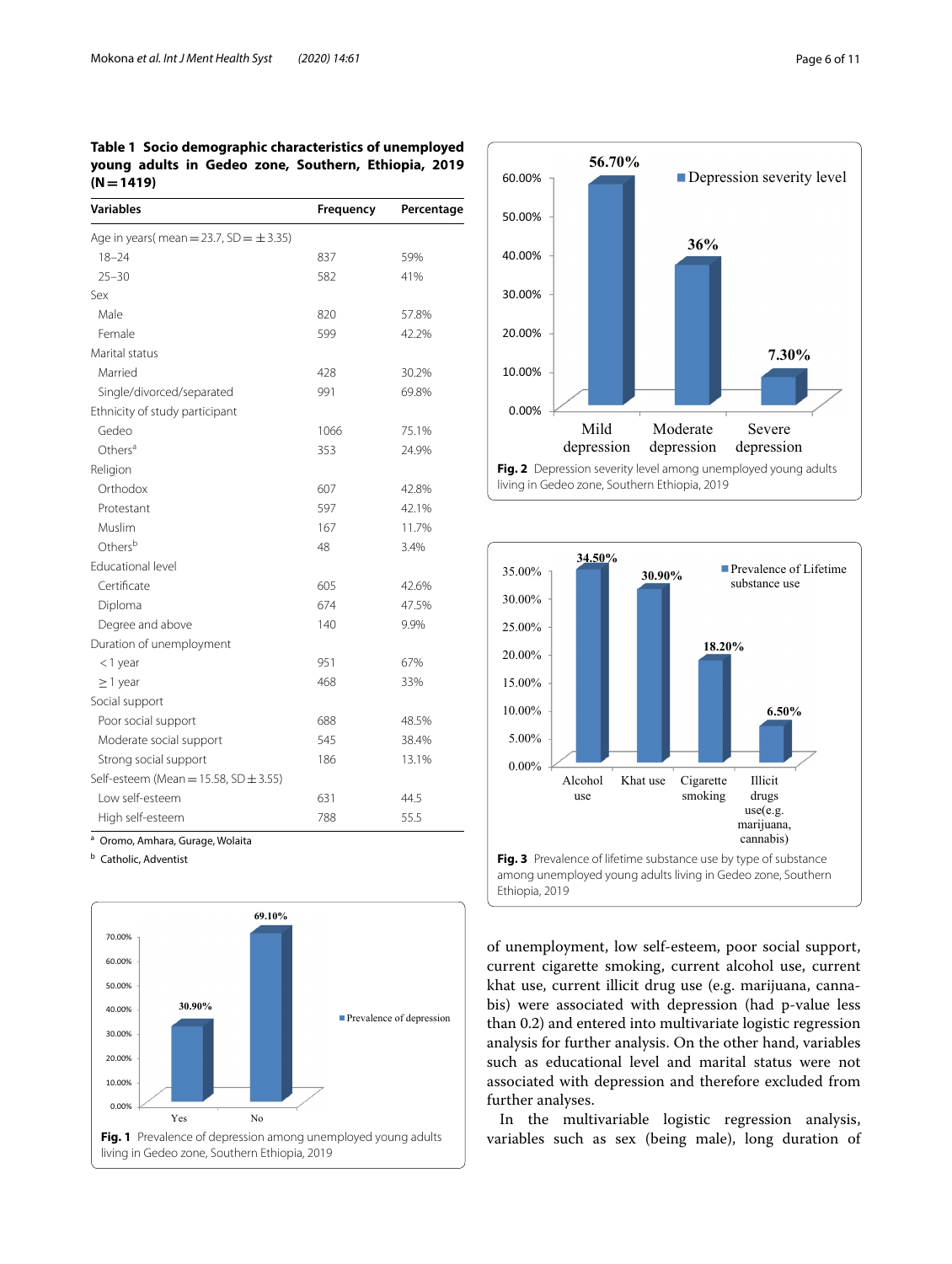

<span id="page-6-0"></span>unemployment, low self-esteem, poor social support, and current alcohol use were statistically signifcant with depression among unemployed young adults, while there was no statistical diference between unemployed young adults with depression and those without depression, with respect to age, current cigarette smoking, current khat use, and current illicit drug (e.g. marijuana, cannabis) use.

Hence, unemployed young men were at higher risk for depression as compared to unemployed young women  $(AOR = 1.40, 95\% \text{ CI: } 1.10, 1.80)$ . The likelihood of depression among unemployed young adults with long duration of unemployment ( $\geq$  1 year) was found to be 1.56 times as compared to those with short duration of unemployment  $\left($  < 1 year). Unemployed young adults with low self-esteem were at higher risk for depression  $(AOR = 1.32, 95\% \text{ CI: } 1.03, 1.68)$  as compared to those with high self-esteem. Unemployed young adults with poor social support were 1.98 times at risk for depression as compared to those with strong social support. The likelihood of depression among unemployed young adults with current alcohol use was found to be 1.86 times higher as compared to those without current alcohol use (Table [2\)](#page-6-1).

## **Discussion**

Our study revealed a high prevalence of depression in sample of unemployed young adults residing in Gedeo zone, Southern Ethiopia. To the best of our knowledge, this is the frst community-based cross-sectional study that has investigated the prevalence and associated factors of depression among unemployed young people aged 18–30 years in Ethiopia. The prevalence of

<span id="page-6-1"></span>

| Table 2 Factors                                     | associated | with |  | depression |
|-----------------------------------------------------|------------|------|--|------------|
| among unemployed young adults living in Gedeo zone, |            |      |  |            |
| Southern Ethiopia, 2019 (N = 1419)                  |            |      |  |            |

| <b>Variables</b>               | Depression |     | <b>COR (95% CI)</b>     | AOR (95% CI)             |  |  |  |  |
|--------------------------------|------------|-----|-------------------------|--------------------------|--|--|--|--|
|                                | No         | Yes |                         |                          |  |  |  |  |
| Age in years                   |            |     |                         |                          |  |  |  |  |
| $18 - 24$                      | 604        | 233 | 1                       | 1                        |  |  |  |  |
| $25 - 30$                      | 376        | 206 | $1.42$ (1.13-1.78)*     | $1.17(0.91 - 1.49)$      |  |  |  |  |
| Sex                            |            |     |                         |                          |  |  |  |  |
| Male                           | 532        | 288 | $1.61 (1.27 - 2.03)^*$  | $1.40(1.10-1.80)$ *      |  |  |  |  |
| Female                         | 448        | 151 | 1                       | 1                        |  |  |  |  |
| Duration of unemployment       |            |     |                         |                          |  |  |  |  |
| <1 year                        | 705        | 246 | 1                       | 1                        |  |  |  |  |
| $\geq$ 1 year                  | 275        | 193 | 2.01 (1.59-2.54)*       | $1.56$ $(1.21 - 1.99)^*$ |  |  |  |  |
| Self-esteem                    |            |     |                         |                          |  |  |  |  |
| High self-<br>esteem           | 581        | 207 | 1                       | 1                        |  |  |  |  |
| Low self-<br>esteem            | 399        | 232 | $1.62$ (1.30-2.05)*     | $1.32$ (1.03-1.68)*      |  |  |  |  |
| Social support                 |            |     |                         |                          |  |  |  |  |
| Poor social<br>support         | 425        | 262 | $2.11(1.45 - 3.08)^{*}$ | 1.98 (1.34-2.93)*        |  |  |  |  |
| Moderate social<br>support     | 411        | 135 | $1.13(0.76 - 1.67)$     | $1.05(0.69 - 1.58)$      |  |  |  |  |
| Strong social<br>support       | 144        | 42  | 1                       | 1                        |  |  |  |  |
| Current cigarette smoking      |            |     |                         |                          |  |  |  |  |
| No                             | 823        | 313 | 1                       | 1                        |  |  |  |  |
| Yes                            | 157        | 126 | $2.11(1.61 - 2.76)^*$   | $1.21(0.85 - 1.73)$      |  |  |  |  |
| Current alcohol use            |            |     |                         |                          |  |  |  |  |
| No                             | 778        | 268 | 1                       | 1                        |  |  |  |  |
| Yes                            | 202        | 171 | $2.46$ (1.92-3.14)*     | $1.86$ (1.33-2.59)*      |  |  |  |  |
| Current khat use               |            |     |                         |                          |  |  |  |  |
| No                             | 714        | 271 | 1                       | 1                        |  |  |  |  |
| Yes                            | 266        | 168 | $1.66(1.31 - 2.11)^*$   | $0.98(0.71 - 1.33)$      |  |  |  |  |
| Current marijuana/cannabis use |            |     |                         |                          |  |  |  |  |
| No                             | 873        | 372 | 1                       | 1                        |  |  |  |  |
| Yes                            | 107        | 67  | $1.47(1.06 - 2.04)^{*}$ | $0.90(0.61 - 1.34)$      |  |  |  |  |

\*Statistically signifcant (p-value<0.05)

 $1$  = Reference variable

depression among unemployed young adults in the current study was 30.9%. Our fnding was consistent with the fndings of previous studies conducted in Greece 32.2% [\[22](#page-9-17)] and in USA 29% [[21\]](#page-9-16). However, the prevalence of depression among unemployed young adults in the present study is signifcantly higher than the fnding of systematic literature review and meta-analysis study conducted by Paul and Moser [\[20](#page-9-15)] that found the prevalence range of depression from 13 to 14% among unemployed individuals.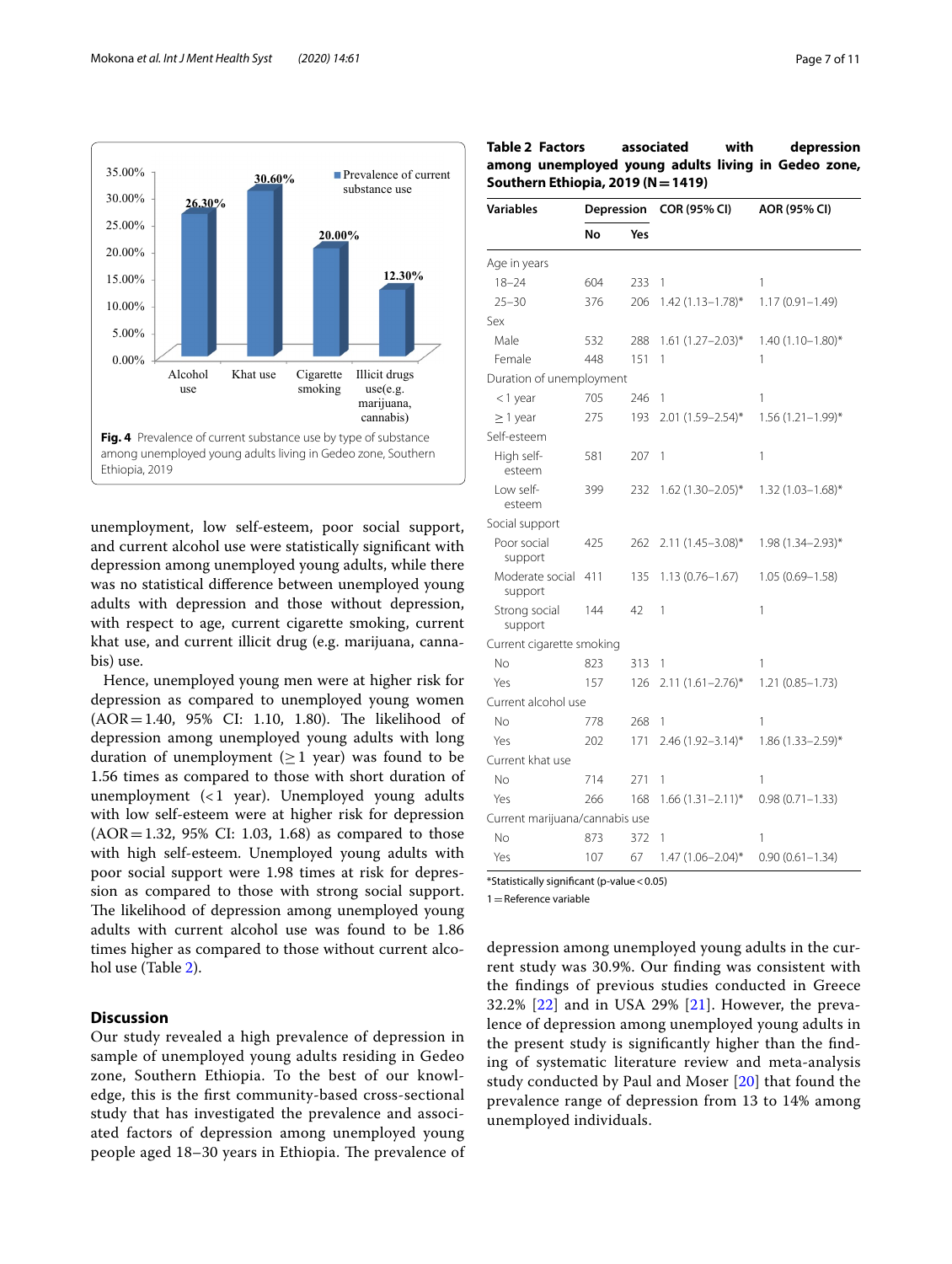On the other hand, the fnding of our study is lower than the fnding of study done in Germany among 365 long-term unemployed individuals by using Hospital Anxiety and Depression Scale (HADS) which was 37% [[52\]](#page-10-1). Another study conducted in Germany also reported the higher prevalence of depression (34.4%) among long-term unemployed people measured by using Patient Health Questionnaire-9 (PHQ-9) as compared to the result of our study (30.9%). Also the results of studies conducted in Spain (51.5%) [\[23\]](#page-9-18), Korea (39.5%) [[24](#page-9-19)] and Bangladesh (49.3%) [\[25](#page-9-20)] were higher than the fnding of our study.

The reason for variation might be due to difference in sample size. The assessment instrument might also be the possible reason for the diferences in the prevalence of depression among unemployed people. For instance, the previous studies conducted in Germany, Greece, and Bangladesh used Depression Anxiety Stress Scale (DASS-21) to assess depression, whereas our study used the PHQ-9. The other explanation for the difference might be due to the type of data collection procedure that researchers used (interviewer administered versus selfadministered) and the study settings (community based versus institutional based).

The present study identified factors associated with depression among unemployed young adults. Sex was identifed as signifcant variable, as unemployed young men were at higher risk for depression as compared to women. Our study fnding is consistent with fndings of previous studies that found unemployed men were more likely to be afected by depression [[26,](#page-9-21) [27\]](#page-9-22), but the fnding of our study is inconsistent with those of previous studies that reported unemployed women exhibited higher rate of depression  $[28, 47, 52]$  $[28, 47, 52]$  $[28, 47, 52]$  $[28, 47, 52]$  $[28, 47, 52]$  $[28, 47, 52]$ . The reasons why unemployed men are more afected by depression than women might be explained by: frst, unemployed men experience stronger distress as traditional values and social expectations make employment more important for men- unemployment might be experienced by men as a personal failure. Second, masculine identity is intricately linked to having a job in most developing countries including Ethiopia and is severely threatened by unemployment related loss of income that threatens other areas of goal attainment, including capacities to provide security for self and family, which leads to depression. Third, for women, on the other hand, work is seen as only 1 of several roles (e.g. the role of being wife and mother are assumed to be as important as work in women's lives). For example, Dew and Bromet [[26](#page-9-21)] found that unemployment has a lesser impact on women which might be due to diferent gender roles with women valuing their jobs less and gaining more self-esteem from their family. Additionally, 2 main arguments based on the study conducted by Shamir [[53](#page-10-2)] to explain the reason why depression is more common among unemployed men than women were; First, men are assumed to have a higher commitment to the work role than women, resulting in stronger distress when deprived of this role. Second, women are assumed to have an alternative role that can serve as a substitute to employment.

In our study, we found that the likelihood of depression among unemployed young adults with long duration of unemployment ( $\geq$  1 year) was 1.56 times more likely as compared to those with short duration of unemployment  $($  < 1 year). Our finding is consistent with findings of previous studies [\[28](#page-9-23), [29\]](#page-9-24) that support the link between unemployment duration and poor mental health: the longer a person is unemployed, the worse mental health outcomes (e.g. depression). The possible explanation could be due the fact that unemployed young adults experience continued and more and more discouraging failures in job seeking and fnancial pressures that become stronger as time passes.

In the present study, we found that unemployed young adults with low self-esteem were at higher risk for depression as compared to those with high self-esteem. This fnding is supported by the fndings of previous longitudinal studies conducted in United State of America [[30](#page-9-25), [31\]](#page-9-26). Several pathways have been proposed that explain why people with lower self-esteem might be at higher risk for depression. For example, according to Beck's cognitive theory of depression, negative beliefs about the self, which are central to low self-esteem, would contribute to the development of depressive disorders [\[54\]](#page-10-3).

Unemployed young adults with poor social support were 1.98 times at risk for depression as compared to those with strong social support, which is in agreement with the fndings of previous studies that found poor social support was strongly correlated with depression among unemployed young people  $[32-34]$  $[32-34]$  $[32-34]$ . There has been previous study that indicates social support has an important infuence on the mental health of unemployed people. For instance, a population based case–control study on young people conducted in Sweden found that mental health was generally poor among unemployed persons with low social support from family and friends than among unemployed persons with higher social support [[55\]](#page-10-4).

Our study revealed that the likelihood of depression among unemployed young adults who reported current alcohol use was found to be 1.86 times higher as compared to those who did not report current alcohol use. The finding of our study is supported by the evidences from 2 cohort studies conducted by Fergusson et.al [\[35](#page-9-29), [36](#page-9-30)] who found alcohol abuse /dependence was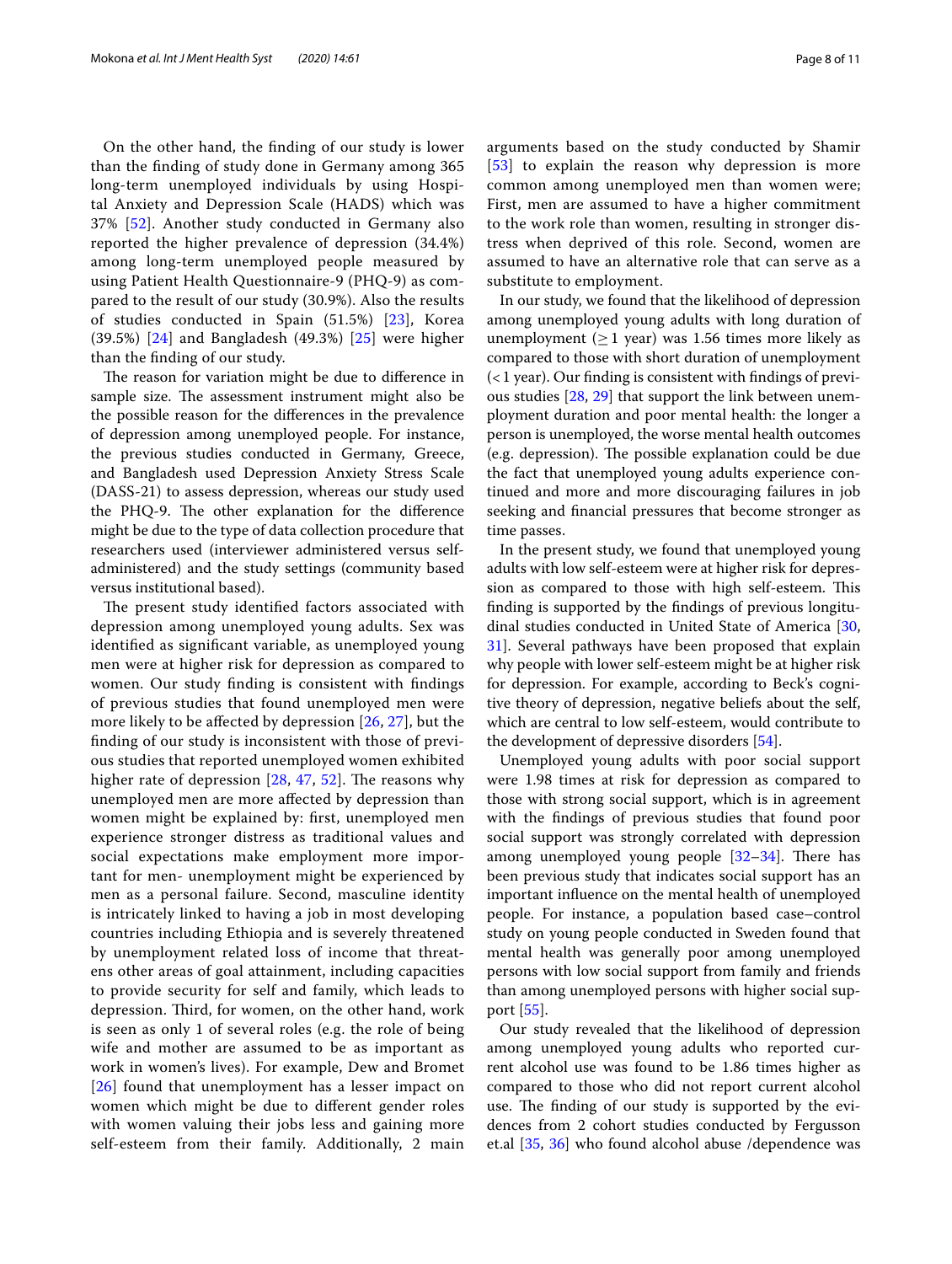most likely to lead to depression. The possible reason is that alcohol might be used as a self-medication strategy against distress or unemployment-related struggles- a way to deal with fnancial hardship, which in turn increases likelihood of depression in this population.

Several strengths of this study need to be highlighted. First, our study is the frst study to assess prevalence of depression and associated factors among unemployed young adults in Ethiopia, which can be considered as strength. Second, our large sample which was recruited from Community sample with an excellent response rate can also be considered as strength. Third, we used standard tool that takes a non-judgmental and more acceptable approach to measure depression and other variables. On the other hand, this study has several limitations. First, our study used a cross-sectional study design that makes it difficult to determine the causality of the observed associations between depression and its associated factors. Second, due to the sensitive nature of the study in terms of social stigma, the study participants may have underreported depression and some other variables such as substance use. Third, the exclusion of young adults who did not fnish school, or dropped out of college/ university may have resulted in an underrepresentation of severe cases of depression. Fourth, the study did not include detailed risk factors (i.e. income or fnancial distress, coping strategy, and emotional intelligence) which might contribute for depression among this vulnerable population.

## **Conclusions**

The results of our study indicated that depression is an important public health problem among unemployed young adults in Gedeo zone, southern Ethiopia. Being male, long duration of unemployment, low self-esteem, poor social support, and current alcohol use were statistically significant with depression. Therefore, our study suggested that Policy makers and program planners should establish appropriate strategy for prevention, early detection and management of depression among unemployed young adults. Besides, it is important to design and implement efective community based depression prevention programs for unemployed young adults in Ethiopia. Furthermore, addressing the need of unemployed young people, improving access to care for mental health problems, particularly for depression, is an important next step. Moreover, we recommend further studies to understand the nature of depression among unemployed young people, investigating other contributing factors by using diferent study designs to strengthen the current results.

#### **Abbreviations**

ASSIST: Alcohol, Smoking and Substance Involvement Screening Test; DASS-21: 21-item Depression Anxiety Stress Scale; CI: Confdence interval; ILO: International Labor Organization; OR: Odds ratio; OSS-3: Oslo 3-item Social Support Scale; PHQ-9: Patient Health Questionnaire-9; RSES: Rosenberg Self-Esteem Scale; SNNPR: South Nations, Nationalities and Peoples' Region; SPSS: Statistical Packages for Social Sciences; WHO: World Health Organization.

#### **Acknowledgements**

The authors would like to thank Dilla University for funding this research project. The authors also would like to thank data collectors and supervisors for their commitment work. Finally, authors would like to express their heartfelt thanks to the study participants for their willingness to participate in the study, without whom this research would be impossible.

#### **Authors' contributions**

HM wrote the proposal, involved in study design, participated in data collection process, analyzed the data, and drafted the manuscript. KY and GA were involved in designing of the study and drafted the manuscript. All authors read and approved the fnal manuscript.

#### **Funding**

Dilla University funds the research project for data collection and analysis but not for publication.

#### **Availability of data and materials**

Due to ethical issues and protection of confdentiality of the study participants, raw data cannot be provided. But, the summary data are available in the main document. When needed they are available from the corresponding author on reasonable request.

#### **Ethics approval and consent to participate**

Ethical approval was obtained from Institutional Review Board (IRB) of Dilla University, College of Medicine and Health Sciences. Letter of permission was obtained from each selected district and town administration of Gedeo zone, southern Ethiopia. Each unemployed young adult participated in the study was informed about the purpose, method, expected beneft, and risk of the study. Participants were also informed about their right not to participate or stop the interview at any time. Hence, informed verbal consent was obtained from the unemployed young adults who were involved in the study and participant involvement was on voluntary basis. Moreover, confdentiality of study participants was maintained by using codes rather than names.

#### **Consent for publication**

Not applicable.

#### **Competing interests**

The authors declare that they have no competing interests.

#### **Author details**

<sup>1</sup> Department of Psychiatry, College of Medicine and Health Sciences, Dilla University, P.O. Box 419, Dilla, Ethiopia. <sup>2</sup> Department of Psychiatry, School of Medicine, College of Health Sciences, Addis Ababa University, Addis Ababa, Ethiopia. 3 Reserach and training department, Amanuel Mental Specialized Hospital, Addis Ababa, Ethiopia.<sup>4</sup> School of Public Health, Curtin University, Perth, Australia.

#### Received: 6 February 2020 Accepted: 4 August 2020 Published online: 08 August 2020

#### **References**

- <span id="page-8-0"></span>1. Arnett JJ, Žukauskienė R, Sugimura K. The new life stage of emerging adulthood at ages 18–29 years: Implications for mental health. Lancet Psychiatry. 2014;1(7):569–76.
- <span id="page-8-1"></span>2. Salmela-Aro K. Academic expectations and well-being from school to work during the economic downturn. New Dir Youth Dev. 2012;2012(135):57–64.
- <span id="page-8-2"></span>3. Wheaton B. Life transitions, role histories, and mental health. Am Sociol Review. 1990;55(2):209–23.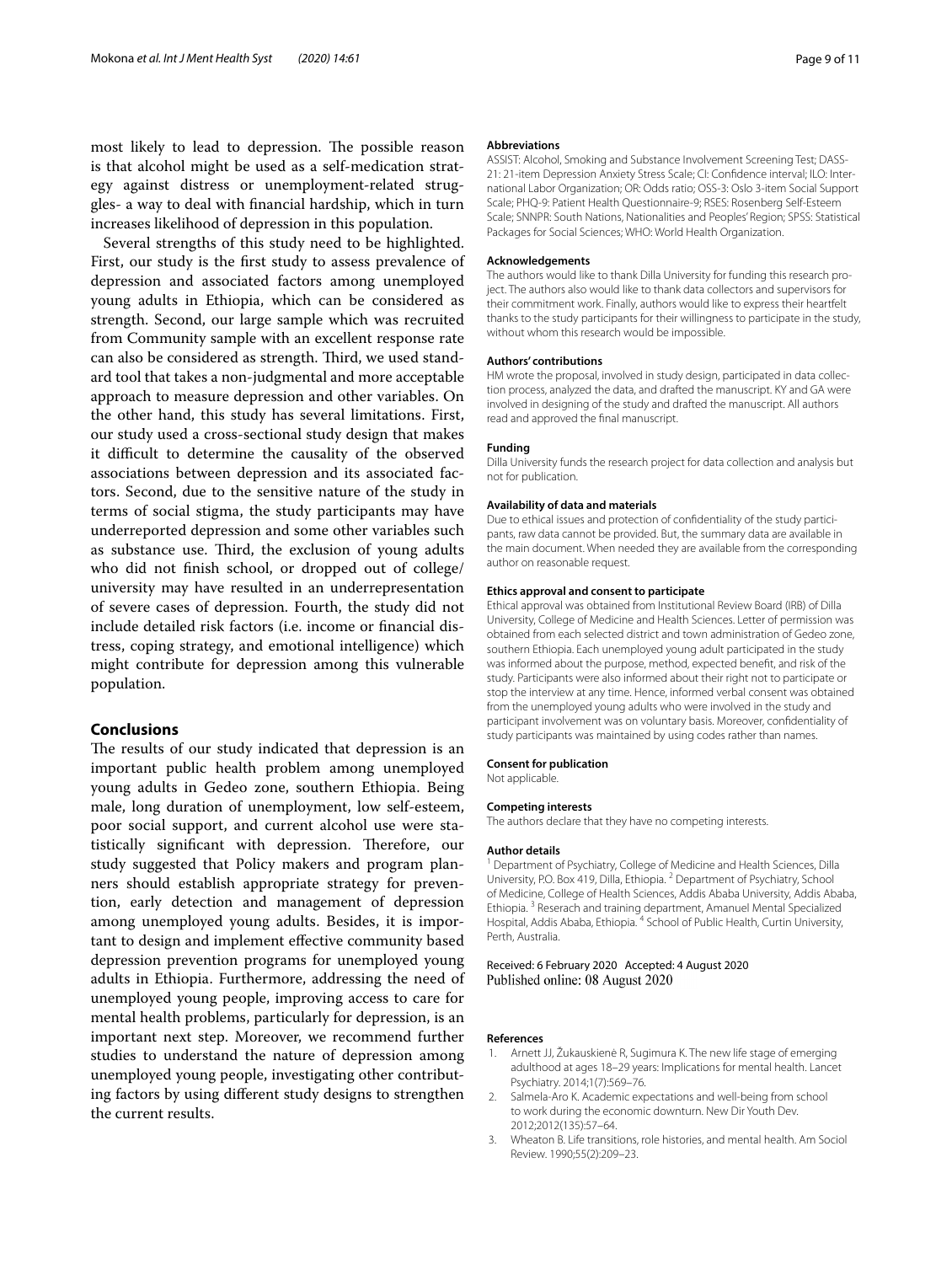- <span id="page-9-0"></span>4. Kessler RC, Chiu WT, Demler O, Walters EE. Prevalence, severity, and comorbidity of 12-month DSM-IV disorders in the National Comorbidity Survey Replication. Arch Gen Psychiatry. 2005;62(6):617–27.
- <span id="page-9-1"></span>5. Mathers CD, Loncar D. Projections of global mortality and burden of disease from 2002 to 2030. PLoS Med. 2006;3(11):e442.
- <span id="page-9-2"></span>6. McKenna MT, Michaud CM, Murray CJ, Marks JS. Assessing the burden of disease in the United States using disability-adjusted life years. Am J Prev Med. 2005;28(5):415–23.
- <span id="page-9-3"></span>Vos T, Allen C, Arora M, Barber RM, Bhutta ZA, Brown A, Carter A, Casey DC, Charlson FJ, Chen AZ. Global, regional, and national incidence, prevalence, and years lived with disability for 310 diseases and injuries, 1990–2015: a systematic analysis for the Global Burden of Disease Study 2015. Lancet. 2016;388(10053):1545–602.
- <span id="page-9-4"></span>8. Arnett JJ. Emerging adulthood: a theory of development from the late teens through the twenties. Am Psychol. 2000;55(5):469.
- <span id="page-9-5"></span>9. Yaroslavsky I, Pettit JW, Lewinsohn PM, Seeley JR, Roberts RE. Heterogeneous trajectories of depressive symptoms: adolescent predictors and adult outcomes. J Afect Disord. 2013;148(2–3):391–9.
- <span id="page-9-6"></span>10. Elovainio M, Pulkki-Råback L, Jokela M, Kivimäki M, Hintsanen M, Hintsa T, Viikari J, Raitakari OT, Keltikangas-Järvinen L. Socioeconomic status and the development of depressive symptoms from childhood to adulthood: a longitudinal analysis across 27 years of follow-up in the Young Finns study. Soc Sci Med. 2012;74(6):923–9.
- <span id="page-9-7"></span>11. Hussmanns R, Mehran F, Varmā V. Surveys of economically active population, employment, unemployment, and underemployment: an ILO manual on concepts and methods. Geneva: International Labour Organization; 1990.
- <span id="page-9-8"></span>12. McKee-Ryan F, Song Z, Wanberg CR, Kinicki AJ. Psychological and physical well-being during unemployment: a meta-analytic study. J Appl Psychol. 2005;90(1):53.
- <span id="page-9-9"></span>13. Karanikolos M, Mladovsky P, Cylus J, Thomson S, Basu S, Stuckler D, Mackenbach JP, McKee M. Financial crisis, austerity, and health in Europe. Lancet. 2013;381(9874):1323–31.
- <span id="page-9-10"></span>14. Marmot MG, Bell R. How will the fnancial crisis afect health? BMJ. 2009;338:b1314.
- <span id="page-9-11"></span>15. Gallagher S, Sumner RC, Muldoon OT, Creaven A-M, Hannigan A. Unemployment is associated with lower cortisol awakening and blunted dehydroepiandrosterone responses. Psychoneuroendocrinology. 2016;69:41–9.
- 16. Daly M, Delaney L. The scarring effect of unemployment throughout adulthood on psychological distress at age 50: Estimates controlling for early adulthood distress and childhood psychological factors. Soc Sci Med. 2013;80:19–23.
- <span id="page-9-12"></span>17. Booker CL, Sacker A. Psychological well-being and reactions to multiple unemployment events: adaptation or sensitisation? J Epidemiol Community Health. 2012;66(9):832–8.
- <span id="page-9-13"></span>18. Kuhn S, Milasi S, Yoon S. World employment social outlook: Trends 2018. Geneva: ILO; 2018.
- <span id="page-9-14"></span>19. Ethiopian Central Statistical Agency (ECSA) report: Ethiopian statistical report on urban employment and unemployment survey; 2018.
- <span id="page-9-15"></span>20. Paul KI, Moser K. Unemployment impairs mental health: meta-analyses. J Vocat Behav. 2009;74(3):264–82.
- <span id="page-9-16"></span>21. Howe GW, Hornberger AP, Weihs K, Moreno F, Neiderhiser JM. Higherorder structure in the trajectories of depression and anxiety following sudden involuntary unemployment. J Abnorm Psychol. 2012;121(2):325.
- <span id="page-9-17"></span>22. Kokaliari E. Quality of life, anxiety, depression, and stress among adults in Greece following the global fnancial crisis. Int Soc Work. 2018;61(3):410–24.
- <span id="page-9-18"></span>23. Navarro-Abal Y, Climent-Rodríguez J, López-López M, Gómez-Salgado J. Psychological coping with job loss. Empirical study to contribute to the development of unemployed people. Int J Environ Res Public Health. 2018;15(8):1787.
- <span id="page-9-19"></span>24. Lim AY, Lee S-H, Jeon Y, Yoo R, Jung H-Y. Job-seeking stress, mental health problems, and the role of perceived social support in University Graduates in Korea. J Korean Med Sci. 2018;33(19):e149.
- <span id="page-9-20"></span>25. Raf M, Mamun MA, Hsan K, Hossain M, Gozal D. Psychological implications of unemployment among Bangladesh civil service job seekers. Front Psychiatry. 2019;10:578.
- <span id="page-9-21"></span>26. Dew MA, Bromet EJ, Penkower L. Mental health effects of job loss in women. Psychol Med. 1992;22(3):751–64.
- <span id="page-9-22"></span>27. Yoo K-B, Park E-C, Jang S-Y, Kwon JA, Kim SJ, Cho K-h, Choi J-W, Kim J-H, Park S. Association between employment status change and depression in Korean adults. BMJ Open. 2016;6(3):e008570.
- <span id="page-9-23"></span>28. Stankunas M, Kalediene R, Starkuviene S, Kapustinskiene V. Duration of unemployment and depression: a cross-sectional survey in Lithuania. BMC Public Health. 2006;6(1):174.
- <span id="page-9-24"></span>29. Winefeld AH, Tiggemann M. Length of unemployment and psychological distress: longitudinal and cross-sectional data. Soc Sci Med. 1990;31(4):461–5.
- <span id="page-9-25"></span>30. Lewinsohn PM, Hoberman HM, Rosenbaum M. A prospective study of risk factors for unipolar depression. J Abnorm Psychol. 1988;97(3):251.
- <span id="page-9-26"></span>31. Orth U, Robins RW, Roberts BW. Low self-esteem prospectively predicts depression in adolescence and young adulthood. J Pers Soc Psychol. 2008;95(3):695.
- <span id="page-9-27"></span>32. Viinamäki H, Koskela K, Niskanen L, Arnkill R. Social support in relation to mental well-being among the unemployed a factory closure study in Finland. Nord J Psychiatry. 1993;47(3):195–201.
- 33. Bolton W, Oatley K. A longitudinal study of social support and depression in unemployed men. Psychol Med. 1987;17(2):453–60.
- <span id="page-9-28"></span>34. Crowe L, Butterworth P. The role of fnancial hardship, mastery and social support in the association between employment status and depression: results from an Australian longitudinal cohort study. BMJ Open. 2016;6(5):e009834.
- <span id="page-9-29"></span>35. Fergusson DM, Boden JM, Horwood LJ. Tests of causal links between alcohol abuse or dependence and major depression. Arch Gen Psychiatry. 2009;66(3):260–6.
- <span id="page-9-30"></span>36. Fergusson DM, Boden JM, Horwood LJ. Structural models of the comorbidity of internalizing disorders and substance use disorders in a longitudinal birth cohort. Soc Psychiatry Psychiatr Epidemiol. 2011;46(10):933–42.
- <span id="page-9-31"></span>37. Brydsten A, Hammarström A, San Sebastian M. The impact of economic recession on the association between youth unemployment and functional somatic symptoms in adulthood: a diference-in-diference analysis from Sweden. BMC Public Health. 2016;16(1):230.
- <span id="page-9-32"></span>38. Nygren K, Gong W, Hammarström A. Is hypertension in adult age related to unemployment at a young age? Results from the Northern Swedish Cohort. Scand J Public Health. 2015;43(1):52–8.
- <span id="page-9-33"></span>39. Fergusson DM, Horwood LJ, Woodward LJ. Unemployment and psychosocial adjustment in young adults: causation or selection? Soc Sci Med. 2001;53(3):305–20.
- <span id="page-9-34"></span>40. Barnes MG, Smith TG. Tobacco use as response to economic insecurity: evidence from the National Longitudinal Survey of Youth. BE J Econ Anal Policy. 2009;9(1):1–29.
- <span id="page-9-35"></span>41. Compton WM, Gfroerer J, Conway KP, Finger MS. Unemployment and substance outcomes in the United States 2002–2010. Drug Alcohol Depend. 2014;142:350–3.
- <span id="page-9-36"></span>42. Christoffersen MN, Poulsen HD, Nielsen A. Attempted suicide among young people: risk factors in a prospective register based study of Danish children born in 1966. Acta Psychiatr Scand. 2003;108(5):350–8.
- <span id="page-9-37"></span>43. Eliason M. Alcohol-related morbidity and mortality following involuntary job loss: Evidence from Swedish register data. J Stud Alcohol Drugs. 2014;75(1):35–46.
- <span id="page-9-38"></span>44. Kabaklarli E, Hazel P, Buluş A. Economic determinants of turkish youth unemployment problem: co integration analysis. In: International conference on applied economics–ICOAE: 2011; 2011. p. 272.
- <span id="page-9-39"></span>45. WHO. Mental health action plan 2013–2020. Geneva: WHO; 2013.
- <span id="page-9-40"></span>46. Gedeo zone women, children and youth department report: Youth unemployment rate in Gedeo zone, Southern Ethiopia; 2019.
- <span id="page-9-41"></span>47. McGee RE, Thompson NJ. Peer reviewed: unemployment and depression among emerging adults in 12 states, behavioral risk factor surveillance system, 2010. Preventing Chronic Dis. 2015. [https://doi.org/10.5888/](https://doi.org/10.5888/pcd12.140451) [pcd12.140451.](https://doi.org/10.5888/pcd12.140451)
- <span id="page-9-42"></span>48. Löwe B, Kroenke K, Herzog W, Gräfe K. Measuring depression outcome with a brief self-report instrument: sensitivity to change of the Patient Health Questionnaire (PHQ-9). J Afect Disord. 2004;81(1):61–6.
- <span id="page-9-43"></span>49. Group WAW. The alcohol, smoking and substance involvement screening test (ASSIST): development, reliability and feasibility. Addiction. 2002;97(9):1183–94.
- <span id="page-9-44"></span>50. Rosenberg M. Society and the adolescent self-image. Princeton: Princeton University Press; 2015.